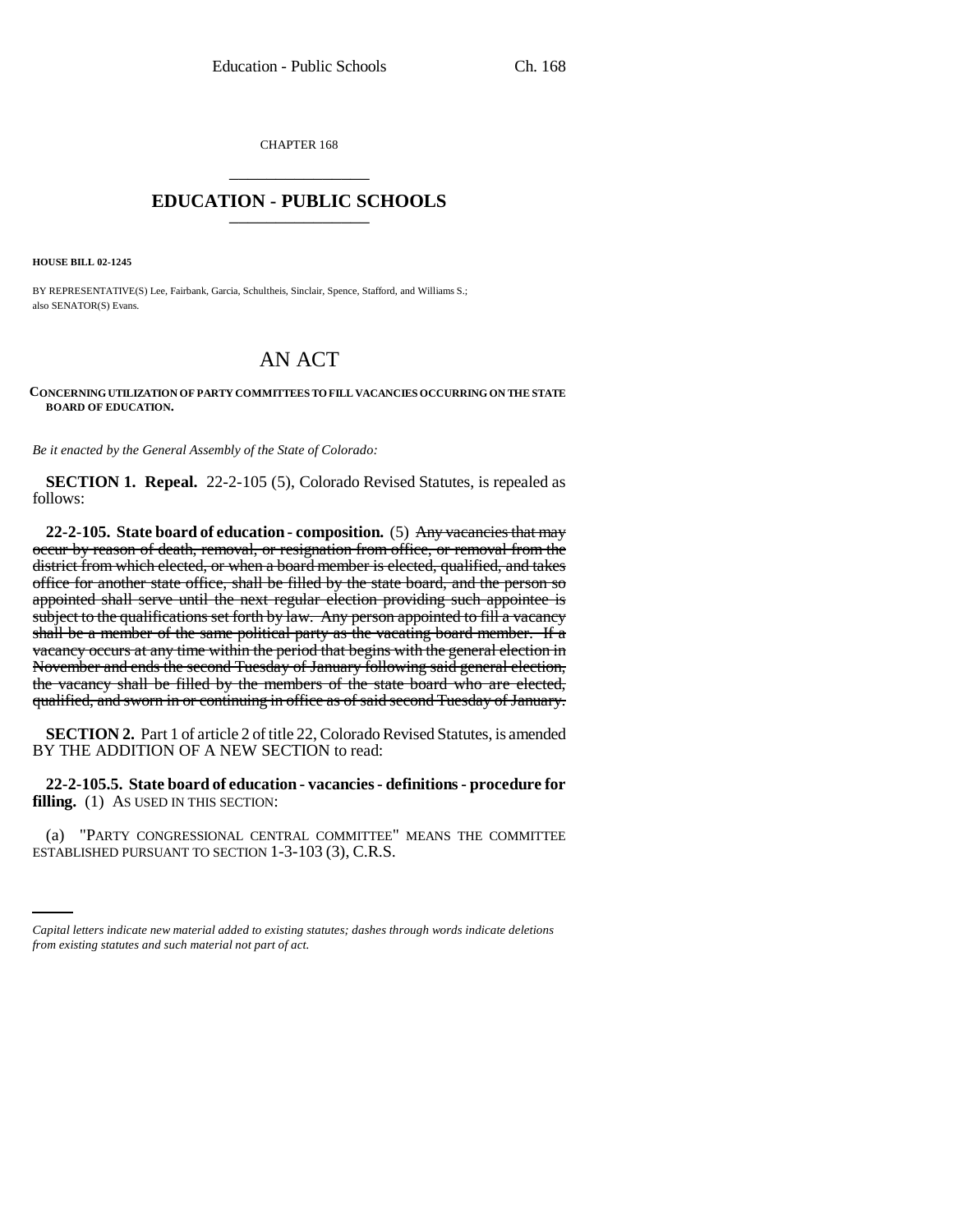(b) "STATE CENTRAL COMMITTEE" MEANS THE COMMITTEE ESTABLISHED PURSUANT TO SECTION 1-3-103 (2), C.R.S.

(2) ANY VACANCY OCCURRING ON THE STATE BOARD THAT MAY OCCUR BY REASON OF DEATH, REMOVAL, OR RESIGNATION FROM OFFICE, OR REMOVAL FROM THE DISTRICT FROM WHICH ELECTED, OR WHEN A BOARD MEMBER IS ELECTED, QUALIFIED, AND TAKES OFFICE FOR ANOTHER STATE OFFICE, SHALL BE FILLED AS PROVIDED IN THIS SECTION. ANY MEMBER SELECTED TO FILL A VACANCY PURSUANT TO THIS SECTION SHALL SERVE UNTIL THE NEXT REGULAR ELECTION PROVIDING SUCH APPOINTEE IS SUBJECT TO THE QUALIFICATIONS SET FORTH BY LAW.

(3) (a) ANY VACANCY OCCURRING ON THE STATE BOARD, OTHER THAN A VACANCY IN A SEAT FILLED BY A MEMBER ELECTED FROM THE STATE AT LARGE, SHALL BE FILLED BY THE VACANCY COMMITTEE OF THE PARTY CONGRESSIONAL CENTRAL COMMITTEE OF THE SAME POLITICAL PARTY AS THE VACATING BOARD MEMBER FOR THE CONGRESSIONAL DISTRICT REPRESENTED BY THE VACATING BOARD MEMBER. IF NO VACANCY COMMITTEE OF THE PARTY CONGRESSIONAL CENTRAL COMMITTEE EXISTS, THE PARTY CONGRESSIONAL CENTRAL COMMITTEE SHALL PERFORM THE FUNCTIONS OF THE VACANCY COMMITTEE.

(b) IF THE VACATING BOARD MEMBER WAS AFFILIATED WITH A MINOR POLITICAL PARTY, THEN THE VACANCY SHALL BE FILLED BY THE VACANCY COMMITTEE DESIGNATED IN THE CONSTITUTION OR BYLAWS OF THE MINOR POLITICAL PARTY.

(c) IF THE VACATING MEMBER WAS UNAFFILIATED WITH A POLITICAL PARTY, THEN THE VACANCY SHALL BE FILLED BY THE VACANCY COMMITTEE DESIGNATED ON THE VACATING BOARD MEMBER'S PETITION FOR NOMINATION PURSUANT TO SECTION 1-4-802 (1) (e), C.R.S.

(4) (a) THE VACANCY COMMITTEE IDENTIFIED IN SUBSECTION (3) OF THIS SECTION, BY A MAJORITY VOTE OF ITS MEMBERS PRESENT AND VOTING AT A MEETING CALLED FOR THAT PURPOSE, SHALL SELECT A PERSON WHO POSSESSES THE QUALIFICATIONS FOR A MEMBER OF THE STATE BOARD AND WHO IS AFFILIATED WITH THE SAME POLITICAL PARTY OR MINOR POLITICAL PARTY, IF ANY, OF THE VACATING BOARD MEMBER, AS SHOWN ON THE REGISTRATION BOOKS OF THE COUNTY CLERK AND RECORDER.

(b) AT LEAST SIX DAYS PRIOR TO THE MEETING AT WHICH THE VACANCY COMMITTEE SELECTS A PERSON TO FILL THE VACANCY, THE CHAIRPERSON OF THE PARTY CONGRESSIONAL CENTRAL COMMITTEE THAT SELECTED THE MEMBERS OF THE VACANCY COMMITTEE SHALL MAIL TO EACH MEMBER OF THE VACANCY COMMITTEE A WRITTEN NOTICE ANNOUNCING THE TIME AND LOCATION OF THE VACANCY COMMITTEE MEETING. MAILING OF THE NOTICE IS EFFECTIVE WHEN THE NOTICE IS PROPERLY ADDRESSED AND DEPOSITED IN THE UNITED STATES MAIL, WITH FIRST-CLASS POSTAGE PREPAID. THE VACANCY COMMITTEE MAY NOT SELECT A PERSON TO FILL THE VACANCY AT ANY MEETING FOR WHICH NOTICE IS NOT PROVIDED PURSUANT TO THIS PARAGRAPH (b).

(c) NO MEETING SHALL BE HELD UNTIL A QUORUM IS PRESENT CONSISTING OF NOT LESS THAN ONE-HALF OF THE VOTING MEMBERSHIP OF THE VACANCY COMMITTEE. NO MEMBER OF THE VACANCY COMMITTEE MAY VOTE BY PROXY.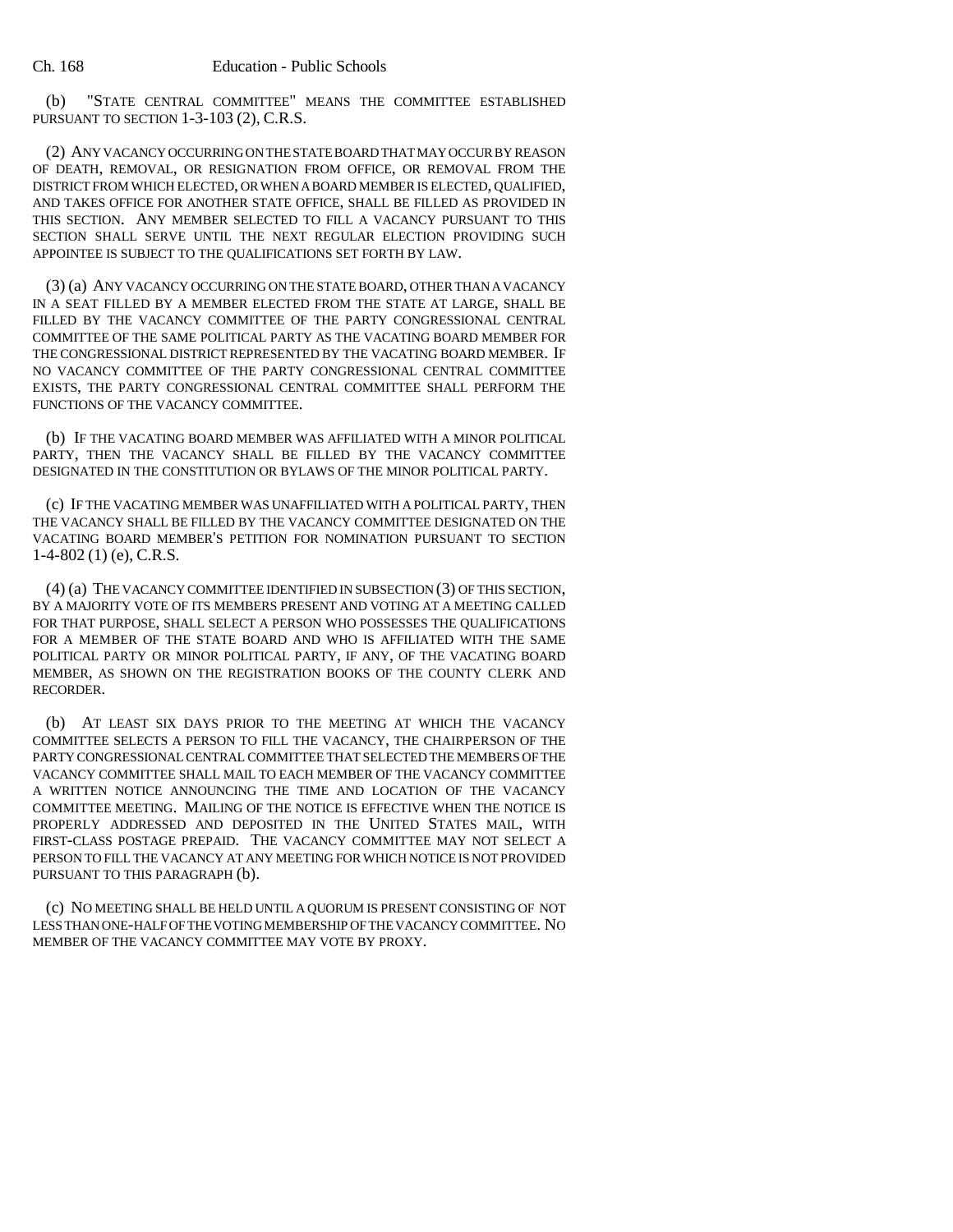(d) THE VACANCY COMMITTEE SHALL CERTIFY THE SELECTION TO THE SECRETARY OF STATE WITHIN TEN DAYS AFTER THE DATE THE VACANCY OCCURS. IF THE VACANCY COMMITTEE FAILS TO CERTIFY A SELECTION WITHIN TEN DAYS IN ACCORDANCE WITH THE PROVISIONS OF THIS PARAGRAPH (d), THE GOVERNOR, WITHIN FIFTEEN DAYS AFTER THE VACANCY OCCURS, SHALL FILL THE VACANCY BY APPOINTING A PERSON HAVING THE QUALIFICATIONS SET FORTH IN PARAGRAPH (a) OF THIS SUBSECTION (4). THE NAME OF THE PERSON APPOINTED BY THE GOVERNOR SHALL BE CERTIFIED TO THE SECRETARY OF STATE. THE PERSON SELECTED OR APPOINTED PURSUANT TO THIS SUBSECTION (4), AFTER HAVING QUALIFIED AND TAKEN THE OATH OF OFFICE, SHALL IMMEDIATELY ASSUME THE DUTIES OF OFFICE.

(5) (a) IN THE EVENT OF A VACANCY IN THE SEAT HELD BY THE STATE BOARD MEMBER ELECTED FROM THE STATE AT LARGE, WITHIN FIVE DAYS AFTER THE STATE BOARD RECEIVES NOTICE OF THE VACANCY, OR WITHIN FIVE DAYS AFTER THE EFFECTIVE DATE OF THE RESIGNATION, WHICHEVER IS LATER, THE SECRETARY OF THE STATE BOARD SHALL REFER THE VACANCY TO THE STATE CENTRAL COMMITTEE OF THE SAME POLITICAL PARTY AS THE VACATING STATE BOARD MEMBER. THE STATE CENTRAL COMMITTEE SHALL REFER THE MATTER TO THE STATE CENTRAL COMMITTEE EXECUTIVE COMMITTEE SELECTED PURSUANT TO SECTION 1-3-105 (2), C.R.S.

(b) IF THE VACATING BOARD MEMBER WAS AFFILIATED WITH A MINOR POLITICAL PARTY, THEN THE VACANCY SHALL BE FILLED BY THE VACANCY COMMITTEE DESIGNATED IN THE CONSTITUTION OR BYLAWS OF THE MINOR POLITICAL PARTY.

(c) IF THE VACATING MEMBER WAS UNAFFILIATED WITH A POLITICAL PARTY, THEN THE VACANCY SHALL BE FILLED BY THE VACANCY COMMITTEE DESIGNATED ON THE VACATING BOARD MEMBER'S PETITION FOR NOMINATION PURSUANT TO SECTION 1-4-802 (1) (e), C.R.S.

(6) (a) A VACANCY OCCURRING IN THE SEAT HELD BY THE STATE BOARD MEMBER ELECTED FROM THE STATE AT LARGE SHALL BE FILLED IN ACCORDANCE WITH THE PROCEDURES ESTABLISHED IN THIS SUBSECTION (6).

(b) WITHIN TEN DAYS AFTER BEING NOTIFIED BY THE SECRETARY OF THE STATE BOARD OF THE OCCURRENCE OF A VACANCY, THE VACANCY OR EXECUTIVE COMMITTEE IDENTIFIED IN SUBSECTION (5) OF THIS SECTION SHALL MEET, AND BY A MAJORITY VOTE OF ITS MEMBERS PRESENT AND VOTING AT A MEETING CALLED FOR THAT PURPOSE, SHALL NOMINATE NO FEWER THAN THREE AND NO MORE THAN FIVE CANDIDATES WHO POSSESS THE QUALIFICATIONS FOR A MEMBER OF THE STATE BOARD AND WHO ARE AFFILIATED WITH THE SAME POLITICAL PARTY OR MINOR POLITICAL PARTY, IF ANY, AS THE VACATING BOARD MEMBER, AS SHOWN ON THE REGISTRATION BOOKS OF THE COUNTY CLERK AND RECORDER. THE NAMES OF THE CANDIDATES NOMINATED SHALL BE FORWARDED TO THE SECRETARY OF THE STATE BOARD.

(c) THE STATE BOARD SHALL, WITHIN TWENTY CALENDAR DAYS AFTER RECEIVING THE NAMES FROM THE VACANCY OR EXECUTIVE COMMITTEE IDENTIFIED IN SUBSECTION (5) OF THIS SECTION INTERVIEW ALL OF THE NOMINATED CANDIDATES; EXCEPT THAT THE VACATING BOARD MEMBER SHALL NOT PARTICIPATE IN THE INTERVIEW PROCESS.

(d) AFTER COMPLETION OF THE INTERVIEWS, AND AT A DATE AND TIME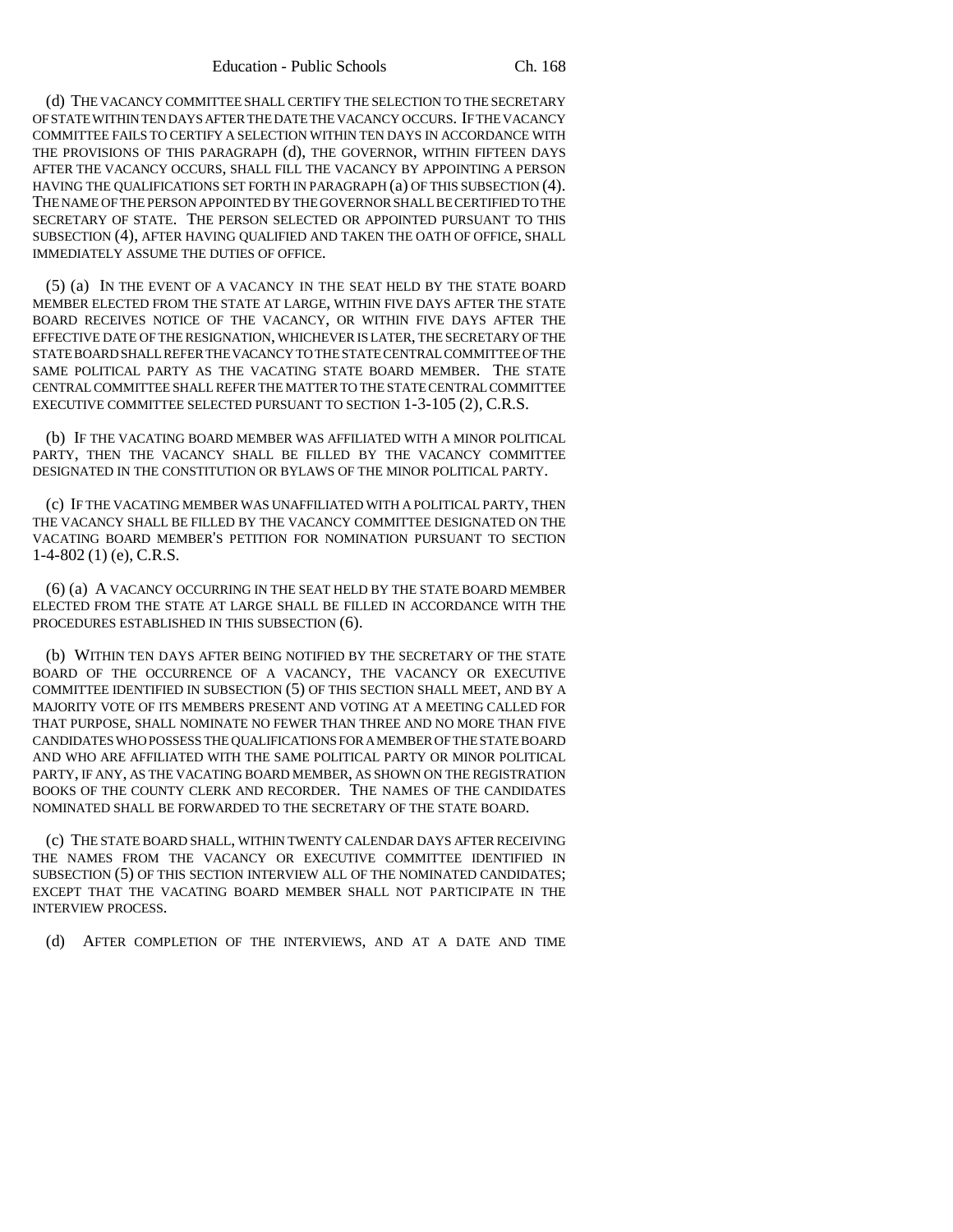## Ch. 168 Education - Public Schools

ESTABLISHED BY THE STATE BOARD, THE STATE BOARD SHALL HOLD AN OPEN MEETING TO VOTE ON THE SELECTION OF A NOMINEE TO FILL THE VACANCY. THE VACATING BOARD MEMBER SHALL NOT PARTICIPATE IN THE OPEN MEETING TO VOTE ON THE SELECTION OF A NOMINEE TO FILL THE VACANCY. NOMINEES FOR SELECTION SHALL BE LIMITED TO THE NOMINEES REFERRED TO THE STATE BOARD BY THE VACANCY OR EXECUTIVE COMMITTEE IDENTIFIED IN SUBSECTION (5) OF THIS SECTION. SELECTION OF A NOMINEE SHALL OCCUR BY A MAJORITY VOTE OF THE STATE BOARD MEMBERS PRESENT AND VOTING AT THE MEETING CALLED FOR SUCH PURPOSE. NO MEETING SHALL BE HELD UNTIL A QUORUM IS PRESENT CONSISTING OF NOT LESS THAN ONE-HALF OF THE VOTING MEMBERSHIP OF THE STATE BOARD. NO MEMBER OF THE STATE BOARD MAY VOTE BY PROXY. THE STATE BOARD SHALL CERTIFY THE SELECTION TO THE SECRETARY OF STATE WITHIN TEN DAYS AFTER THE MEETING CALLED TO MAKE THE SELECTION. THE PERSON, AFTER HAVING QUALIFIED AND TAKEN THE OATH OF OFFICE, SHALL IMMEDIATELY ASSUME THE DUTIES OF OFFICE.

(e) IN THE EVENT THAT THE STATE BOARD, AFTER REASONABLE EFFORTS TO ELECT BY A MAJORITY VOTE A NOMINEE TO FILL THE VACANCY, IS UNABLE TO ELECT A NOMINEE BY A MAJORITY VOTE, THE SELECTION OF ONE OF THE PERSONS NOMINATED PURSUANT TO PARAGRAPH (b) OF THIS SUBSECTION (6) SHALL BE MADE BY THE HIGHEST ELECTED STATE OFFICIAL OF THE SAME POLITICAL PARTY AS THE VACATING BOARD MEMBER, IN THE FOLLOWING ORDER: GOVERNOR; PRESIDENT OF THE SENATE; SPEAKER OF THE HOUSE OF REPRESENTATIVES; MINORITY LEADER OF THE SENATE; MINORITY LEADER OF THE HOUSE OF REPRESENTATIVES. THE NAME OF THE NOMINEE SELECTED BY THE HIGHEST ELECTED STATE OFFICIAL SHALL BE CERTIFIED TO THE SECRETARY OF STATE. THE PERSON, AFTER HAVING QUALIFIED AND TAKEN THE OATH OF OFFICE, SHALL IMMEDIATELY ASSUME THE DUTIES OF OFFICE.

(7) IF A VACANCY ON THE STATE BOARD IS CAUSED BY THE RESIGNATION OF A MEMBER OF THE STATE BOARD AND THE LETTER OF RESIGNATION GIVES AN EFFECTIVE DATE OF RESIGNATION THAT IS LATER THAN THE DATE THE LETTER OF RESIGNATION IS SUBMITTED, THE VACANCY COMMITTEE IDENTIFIED IN SUBSECTION (3) OF THIS SECTION OR THE VACANCY OR EXECUTIVE COMMITTEE IDENTIFIED IN SUBSECTION (5) OF THIS SECTION, WHICHEVER IS APPLICABLE, MAY MEET NO MORE THAN TWENTY DAYS PRIOR TO THE EFFECTIVE DATE OF THE RESIGNATION FOR THE PURPOSE OF NOMINATING A PERSON TO FILL THE VACANCY. THE CERTIFICATION OF THE NOMINEE OF THE VACANCY OR EXECUTIVE COMMITTEE, WHICHEVER IS APPLICABLE, TO THE SECRETARY OF STATE MAY NOT BE MADE PRIOR TO THE EFFECTIVE DATE OF THE RESIGNATION AND, IF THE MEMBER OF THE STATE BOARD WITHDRAWS THE LETTER OF RESIGNATION PRIOR TO THE EFFECTIVE DATE OF THE RESIGNATION, THE PERSON NOMINATED BY THE VACANCY OR EXECUTIVE COMMITTEE, WHICHEVER IS APPLICABLE, MAY NOT BE CERTIFIED TO THE SECRETARY OF STATE.

(8) IF THE VACANCY IS CAUSED BY THE DEATH OF A MEMBER-ELECT OF THE STATE BOARD WHO HAS BEEN ELECTED TO OFFICE BUT WHO HAS NOT YET BEEN SWORN IN, THE VACANCY COMMITTEE IDENTIFIED IN SUBSECTION (3) OF THIS SECTION OR THE VACANCY OR EXECUTIVE COMMITTEE IDENTIFIED IN SUBSECTION (5) OF THIS SECTION, WHICHEVER IS APPLICABLE, SHALL MEET WITHIN TEN DAYS AFTER THE DEATH OF THE STATE BOARD MEMBER-ELECT TO FILL THE VACANCY. THE CERTIFICATION OF THE NOMINATION OF THE VACANCY OR EXECUTIVE COMMITTEE, WHICHEVER IS APPLICABLE, TO THE SECRETARY OF STATE MAY BE MADE PRIOR TO THE CONVENING OF THE STATE BOARD BUT SHALL NOT TAKE EFFECT UNTIL THE EFFECTIVE DATE OF THE